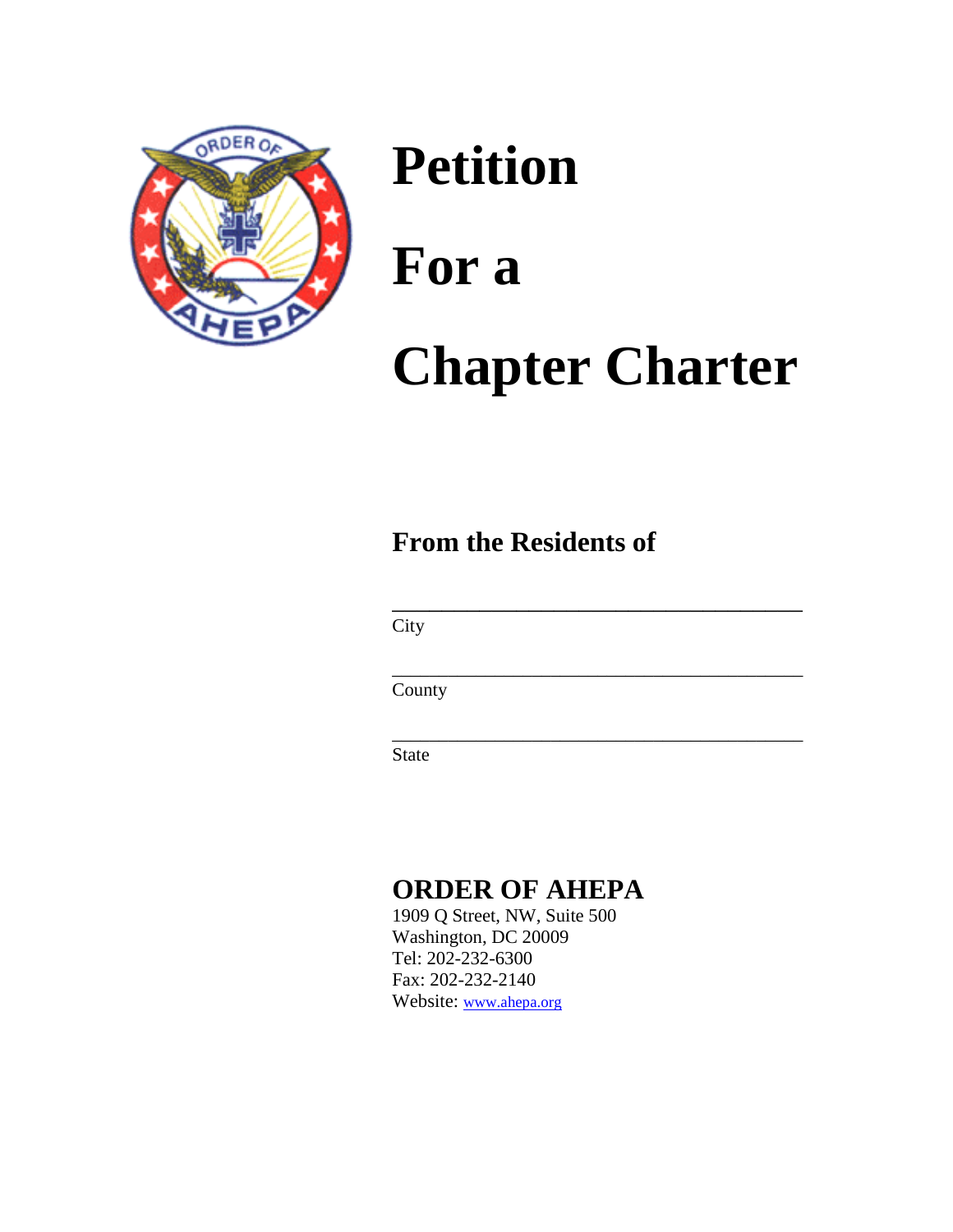### **Petition for a Charter**

| The Supreme Lodge, Order of AHEPA             |      |
|-----------------------------------------------|------|
| 1909 Q Street, NW, Suite 500                  | Date |
| Washington, D.C. 20009                        |      |
|                                               |      |
|                                               |      |
| We, the undersigned, residents of the City of |      |

County of \_\_\_\_\_\_\_\_\_\_\_\_\_\_\_\_\_\_\_\_\_\_\_ State of \_\_\_\_\_\_\_\_\_\_\_\_\_\_\_ being duly initiated into the mysteries of the Order of AHEPA, a Fraternity teaching and exemplifying the principles of fraternal love, altruism and self-sacrifices; consecrated to the ideals and traditions of America and devoted to the task of ameliorating the social, political, economic and educational status of the American, Canadian and Greek citizens of Hellenic descent, do hereby respectfully petition the Supreme Lodge of the Order of AHEPA to grant us a charter for the purpose of establishing a chapter in the city above-named.

#### *In support of this petition we submit the following information, which we believe to be correct:*

|                                                                                 | Place and Date                                                                                                                                                                                                                 |  |  |
|---------------------------------------------------------------------------------|--------------------------------------------------------------------------------------------------------------------------------------------------------------------------------------------------------------------------------|--|--|
|                                                                                 |                                                                                                                                                                                                                                |  |  |
|                                                                                 | Name and Title                                                                                                                                                                                                                 |  |  |
|                                                                                 |                                                                                                                                                                                                                                |  |  |
|                                                                                 |                                                                                                                                                                                                                                |  |  |
|                                                                                 | Place and Date                                                                                                                                                                                                                 |  |  |
|                                                                                 |                                                                                                                                                                                                                                |  |  |
| Number                                                                          |                                                                                                                                                                                                                                |  |  |
|                                                                                 |                                                                                                                                                                                                                                |  |  |
|                                                                                 |                                                                                                                                                                                                                                |  |  |
|                                                                                 | Full Name and Title                                                                                                                                                                                                            |  |  |
|                                                                                 |                                                                                                                                                                                                                                |  |  |
| on _____________________, we had a regular initiated membership of ____________ |                                                                                                                                                                                                                                |  |  |
| Date                                                                            | Number                                                                                                                                                                                                                         |  |  |
|                                                                                 |                                                                                                                                                                                                                                |  |  |
|                                                                                 | To date we have had __________________ meetings and have elected the following officers:                                                                                                                                       |  |  |
| Number                                                                          |                                                                                                                                                                                                                                |  |  |
|                                                                                 |                                                                                                                                                                                                                                |  |  |
|                                                                                 |                                                                                                                                                                                                                                |  |  |
|                                                                                 | Vice President: Address Address Address Address Address Andreas Address Address Address Address Address Address Address Address Address Address Address Address Address Address Address Address Address Address Address Addres |  |  |
|                                                                                 |                                                                                                                                                                                                                                |  |  |
|                                                                                 |                                                                                                                                                                                                                                |  |  |
|                                                                                 |                                                                                                                                                                                                                                |  |  |
|                                                                                 |                                                                                                                                                                                                                                |  |  |
|                                                                                 |                                                                                                                                                                                                                                |  |  |
| The total membership at the present time is ________________.                   |                                                                                                                                                                                                                                |  |  |
|                                                                                 |                                                                                                                                                                                                                                |  |  |
|                                                                                 |                                                                                                                                                                                                                                |  |  |
|                                                                                 | Name                                                                                                                                                                                                                           |  |  |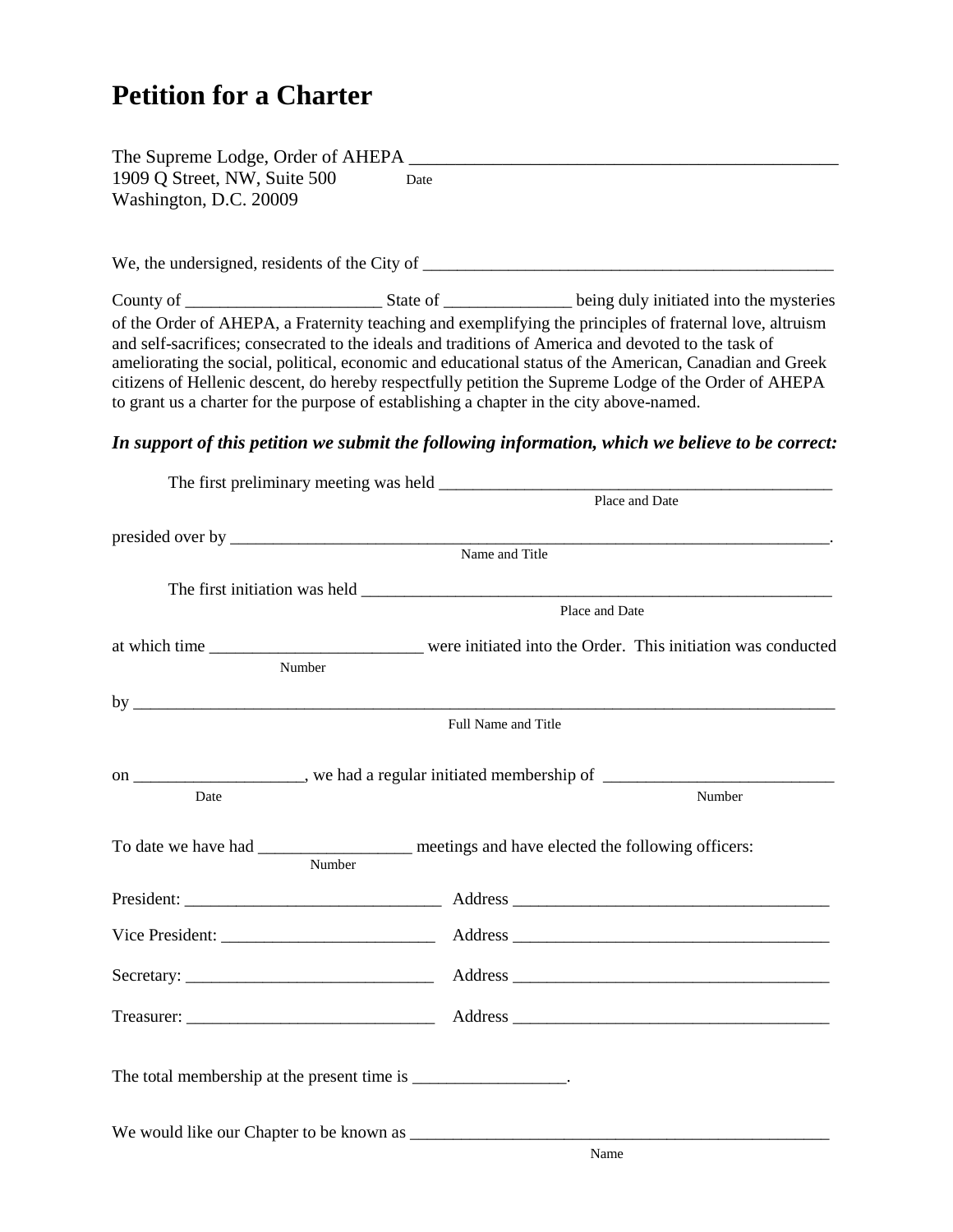We promise that if a charter is granted to us we will abide by the Constitution and by-laws of the Order, respect its Supreme Officers and do all in our power to keep our Chapter active at all times. We further promise to promote the objects of Ahepa among our friends and to work for the growth and expansion of the Order for the benefit of its members and the welfare of America.

#### Respectfully submitted.

| (Signature) |                    | (Print or typewrite name)                                            |  |  |
|-------------|--------------------|----------------------------------------------------------------------|--|--|
|             |                    |                                                                      |  |  |
|             | 2. $\qquad \qquad$ |                                                                      |  |  |
|             |                    |                                                                      |  |  |
|             |                    |                                                                      |  |  |
|             |                    |                                                                      |  |  |
|             |                    |                                                                      |  |  |
|             |                    |                                                                      |  |  |
|             |                    |                                                                      |  |  |
|             |                    |                                                                      |  |  |
|             |                    | $10.$ $\overline{\phantom{a}}$                                       |  |  |
|             |                    |                                                                      |  |  |
|             |                    |                                                                      |  |  |
|             |                    |                                                                      |  |  |
|             |                    |                                                                      |  |  |
|             |                    |                                                                      |  |  |
|             | 16.                |                                                                      |  |  |
|             |                    |                                                                      |  |  |
|             |                    |                                                                      |  |  |
|             | 19.                | <u> 2000 - Jan James James Barnett, amerikansk politik (d. 1888)</u> |  |  |
|             |                    |                                                                      |  |  |